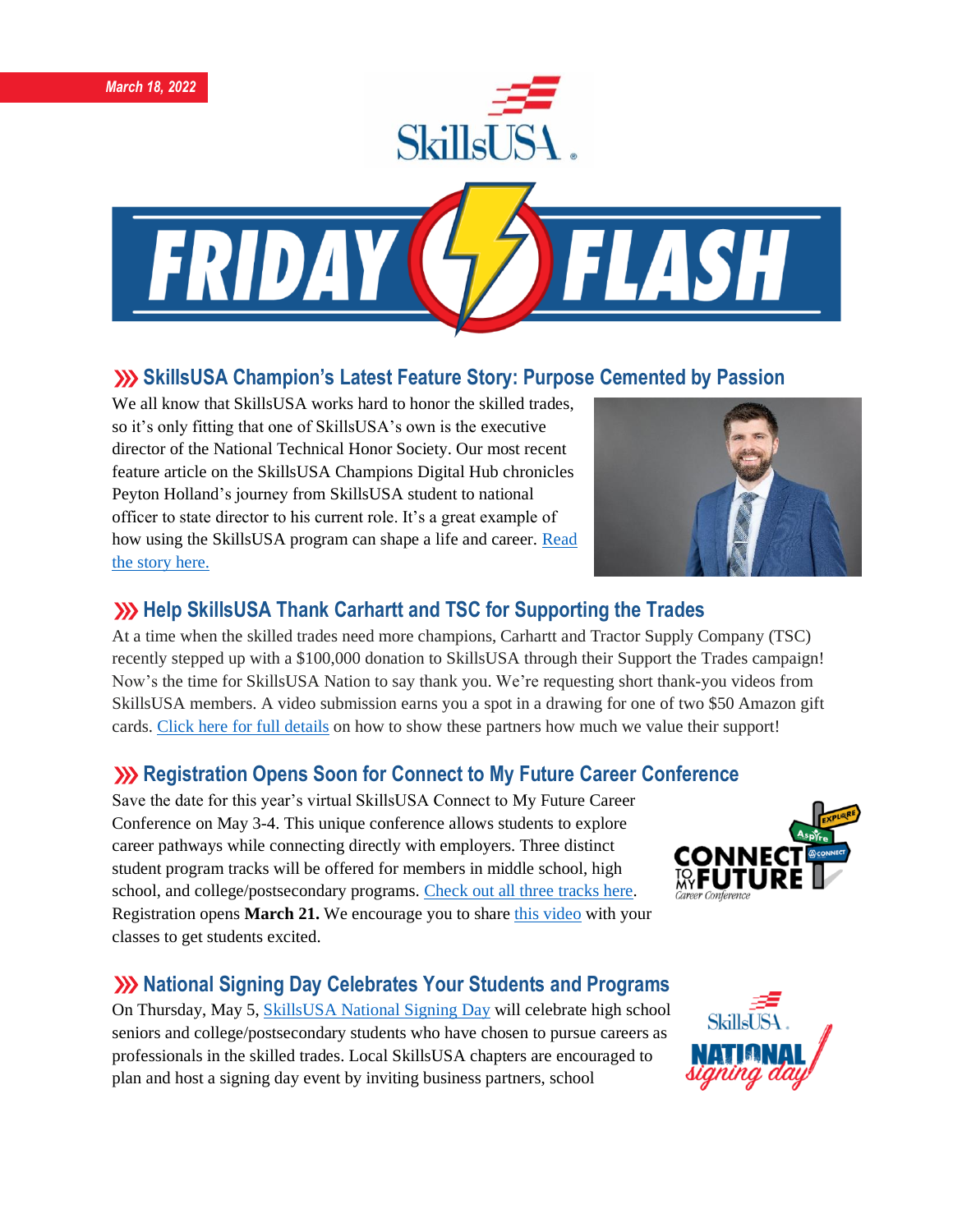administrators, teachers, elected officials, SkillsUSA alumni, family and friends to honor students signing "letters of intent" for a job offer, apprenticeship or advanced technical training.

[This digital toolkit of resources](https://www.skillsusa.org/events-training/national-signing-day/) will help chapters plan their local events. The toolkit includes an event logo, an invitation template, social media posts, a sample press release, thank-you notes, an event planning checklist and more. Registration for SkillsUSA National Signing Day opens **March 21.**

# **XXX** Career Cluster Lapel Pins and T-Shirts at the **SkillsUSA Store**

Show pride in your career field with a [new career cluster lapel pin.](https://skillsusastore.org/products/ClusterLapelPin) The 14 lapel pin options represent a wide variety of career pathways. We are also showcasing the [SkillsUSA Career Cluster](https://skillsusastore.org/products?s%5Bf%5D%5Bc%5D%5B%5D=%2FApparel+Room%2FCareer+Cluster+Collection)  [T-Shirt Collection,](https://skillsusastore.org/products?s%5Bf%5D%5Bc%5D%5B%5D=%2FApparel+Room%2FCareer+Cluster+Collection) designed to correspond with the industries on your pin. Wear your career today!



# **Using Social Media to Promote Your Chapter**

Social media plays a large role in the lives of students every day. It can be a great way to connect with current and potential SkillsUSA members, promote chapter events and create overall brand awareness. For inspiration on leveraging social media, be sure to follow the national SkillsUSA accounts on [Facebook,](https://www.facebook.com/SkillsUSA/) [Twitter,](https://twitter.com/SkillsUSA) [Instagram,](https://www.instagram.com/skillsusa/) [LinkedIn](https://www.linkedin.com/company/skillsusa/) and [TikTok.](https://www.tiktok.com/@skillsusaofficial)

If you need help getting your chapter's social media channels established, reach out to SkillsUSA social media manager [Hayley Uffelman](mailto:huffelman@skillsusa.org) for assistance. We also encourage you t[o check out the Social Media](https://drive.google.com/drive/u/2/folders/1jY8mgpv-lawbKR4um86fx6rOyEKXWk-O)  [Toolkit](https://drive.google.com/drive/u/2/folders/1jY8mgpv-lawbKR4um86fx6rOyEKXWk-O) for resources to help with managing social media for your chapter.

## **EXECUTE:** Press Release Template for State Conference Participants

New on the [SkillsUSA advocacy site](https://www.congressweb.com/susa/#/) is a press release template for state conference participants and others to share competition results with local media. Parents, instructors, students or anyone can send emails through the template, which can be customized for your specific needs. For questions, email Jane [Short.](mailto:jshort@skillsusa.org)

### **EXP. EXPERIENCE EXPERIENCES IN EXPERIENCES** Fridays Facilitating Electrical Expertise on SkillsUSA Technical Fridays

Join us for SkillsUSA Technical Fridays, SkillsUSA's industry-led workshops that help teachers develop specific technical skills relevant to their career fields. On **March 25**, from 4-5 p.m. ET, the presenter is Ross Rector, a former professor of industrial carpentry and an





electricity craftsperson. Rector's session will focus on the concepts of electrical circuits, with demonstrations of hands-on activities for learning about circuits and circuit components, including how Ohm's law is used to analyze circuits. The cost to attend the session is \$10. [Register here.](https://skillsusa.wufoo.com/forms/love-and-logic-and-technical-fridays-registration)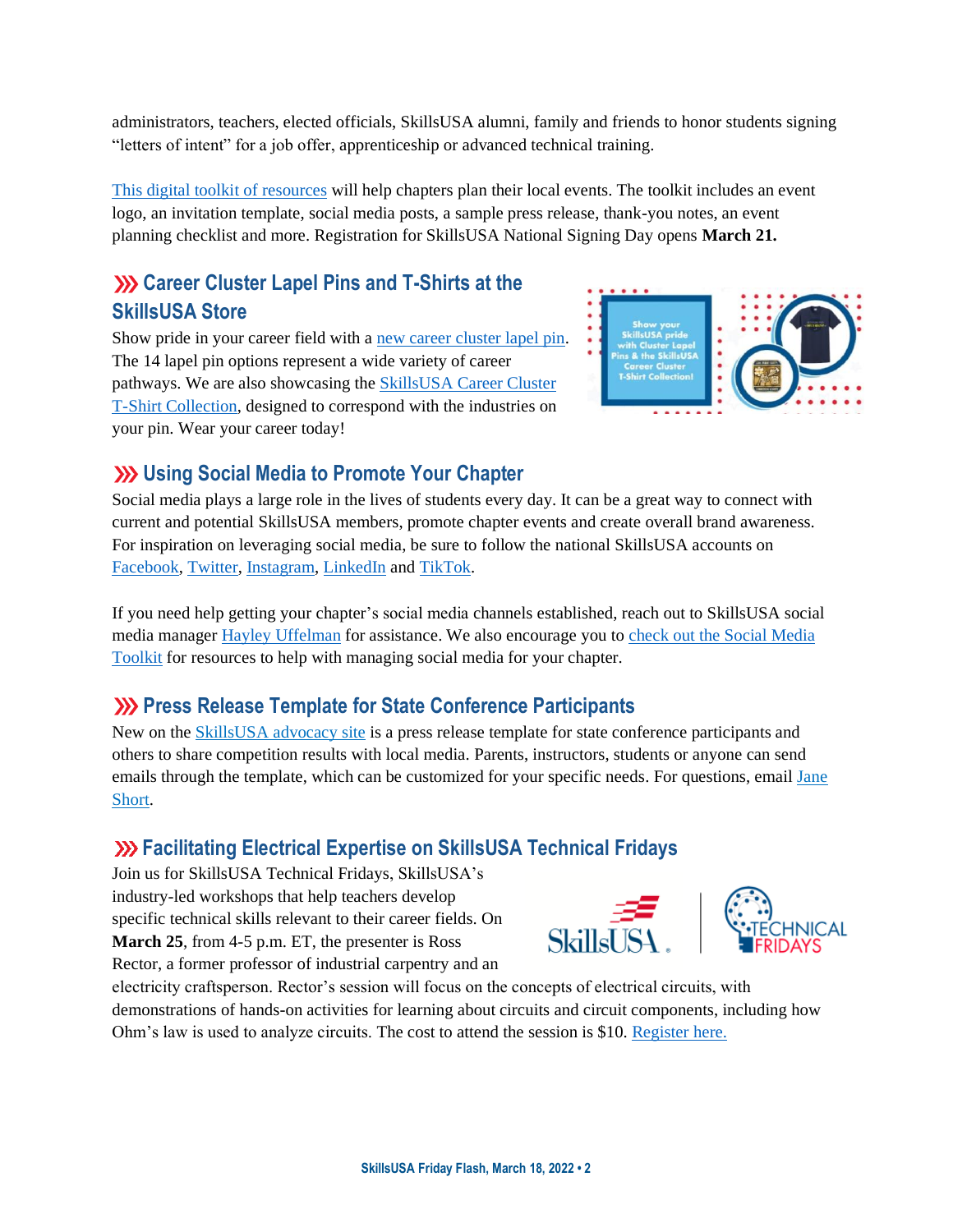#### **EXP Professional Development Opportunities**

Please join your fellow advisors for SkillsUSA Professional Development sessions. [See the full training](https://www.skillsusa.org/events-training/)  [calendar here.](https://www.skillsusa.org/events-training/) Completion certificates are provided for each session. [Use this Google Doc](https://docs.google.com/document/d/1d2EvwsmdelNzm-WK7pTGSokJTbWZXcFDOODai32SGzk/edit) to learn how to access your professional membership benefits online. [A PDF of the 2021-22 Professional Development](https://www.skillsusa.org/wp-content/uploads/2021/09/SkillsUSA-2021-Professional-Development-Opportunities-v9.pdf)  [Opportunities is available here.](https://www.skillsusa.org/wp-content/uploads/2021/09/SkillsUSA-2021-Professional-Development-Opportunities-v9.pdf) For questions, contact [Karolina Belen.](mailto:kbelen@skillsusa.org)

#### **SkillsUSA Hall of Champions Award Application Deadline Approaching**

The new SkillsUSA Hall of Champions Award recognizes individuals who have dedicated themselves at the national level to helping youth develop and embody the components of the SkillsUSA Framework. Candidates may be nominated by a state SkillsUSA director, current or past SkillsUSA board member, SkillsUSA headquarters staff member, SkillsUSA chapter, stakeholder, alumni or other leaders in the organization. The nomination form must be accompanied by up to five letters of support demonstrating the nominee's impact on student development within the SkillsUSA Framework. [Complete the](https://skillsusa.wufoo.com/forms/skillsusa-hall-of-champions-award/)  [application here](https://skillsusa.wufoo.com/forms/skillsusa-hall-of-champions-award/) no later than **April 1.**

### **Student2Student Program Entries Due**

It's not too late to engage your students in SkillsUSA's refreshed Student2Student program for the 2021- 22 school year. The program connects chapters with younger students in elementary or middle school to facilitate SkillsUSA's Jump into STEM! curriculum at their school. [Visit the website](https://www.skillsusa.org/programs/student2student/) to learn more about the program and how your chapter can gain national recognition by participating. Entries are due **April 1.**

#### **Applications Due for the President's Volunteer Service Award**

At the 2022 National Leadership & Skills Conference, SkillsUSA will recognize advisors, students and registered alumni for their community service and volunteer activities through the President's Volunteer Service Award (PVSA). To qualify, members can submit a record of their service hours to SkillsUSA, which is a certifying organization. This presidential honor recognizes the valuable contributions of volunteers who are answering a national call to serve others through their current activities or lifetime efforts. [Details on qualifying hours and requirements for submission are available here.](https://www.skillsusa.org/membership-resources/awards/presidents-volunteer-service-award) Applications must be received by **April 1** for recognition at the 2022 national conference.

#### **Love and Logic Session: Preventing Power Struggles in Your Classroom**

Join us on **April 5** from 3:30-5 p.m. ET for a Love and Logic session designed to help you learn how to use choices to prevent power struggles in your classroom. The cost to attend is \$10[. Register here.](https://skillsusa.wufoo.com/forms/love-and-logic-and-technical-fridays-registration) For questions, contact [Karolina Belen.](mailto:kbelen@skillsusa.org)

#### **Seeking Musical Talent to Perform at NLSC**

A new SkillsUSA Talent Program is being launched in conjunction with SkillsUSA's National Leadership & Skills Conference. Selected members will showcase their musical ability during one of three high-energy arena sessions in front of more than 12,000 SkillsUSA participants from across the country. They may also perform for smaller audiences during the conference.

Students or advisors will be offered complimentary conference registration if their sole purpose of attendance is to participate in the SkillsUSA Talent Program. SkillsUSA Championships contestants are